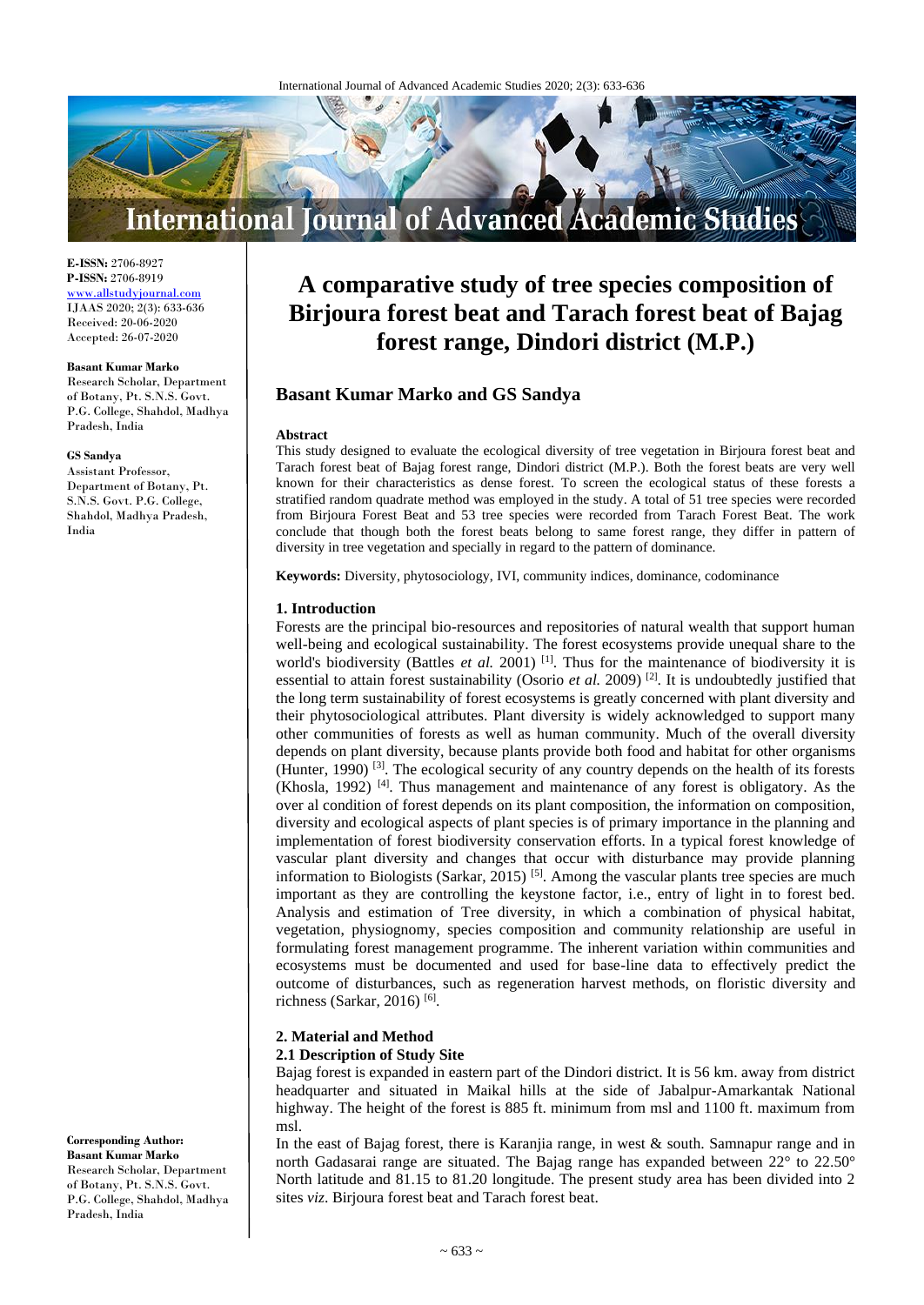#### **2.2 Study of Tree vegetation composition and structure**

For phytosociological studies of tree vegetation in the selected beat forest of Bajag forest range, the quadrate methods were used. In each beat forest, a total of 20 sampling sites representing various categories of natural forests and plantations were selected for vegetation sampling. At each sampling site four quadrates (20 m x 20) m) were laid to quantify various tree vegetation. The use of local name of each forest site was adopted from the knowledge of Forest guards. All the plants will be identified with the help of different monographs, published floras and revisions. For the confirmation of identification, herbarium of Botanical Survey of India (BSI), Central Circle, Allahabad (U.P.) and herbarium of Department of Botany, Pt. S.N.S. Govt. P.G. College, Shahdol will be also consulted.

For Phytosociological studies the quadrates methods will be applied and calculation will be completed by the formula suggested by Misra *et al.* (1968).



Number of individuals of all species

| Relative dominance:- - | Total basal area of the species | $\pm \times 100$ |
|------------------------|---------------------------------|------------------|
|                        | Total basal area of all species |                  |

#### **Importance Value Index**

Importance Value Index will be calculated by addings the value of relative frequency, relative density and relative dominance.

#### **3. Results and Discussion**

The present study showed that both the forest beats are rich in tree diversity. A total of 51 tree species were recorded from Bijoura Forest Beat. Among them highest IVI was recorded for *Shorea robusta* (40.99). IVI was also good for *Diospyros malanoxylon* (25.37), *Terminalia tomentosa* (23.85), *Buchanania lanzan (23.52)* and *Bauhinia variegate*  (20.85). The lowest IVI was recorded for *Casearia graveoleans* (1.3). IVI was also poor for few species like *Ficus benghalensis*, *Ficus benghalensis*, *Alangium salvifolium*, *Ficus religiosa*. (Table 1). From Tarach Beat Forest 53 tree species were recorded. Among the tree species highest IVI was recorded for *Shorea robusta* (38.03). It was also observed that a few species including *Boswellia serrata (28.23), Bauhinia malabarica (27.14)*, *Bauhinia variegata* (26.35) and *Butea monosperma* (25.83) had quite good IVI (Table 2). The lowest IVI was recorded for *Aegle marmelos* (1.5).

**Table 1:** Shows IVI of Trees of Bijoura forest study site

| S. No.          | Name of species          | <b>Relative frequency</b> | <b>Relative density</b> | <b>Relative abundance</b> | <b>IVI</b>  |
|-----------------|--------------------------|---------------------------|-------------------------|---------------------------|-------------|
| $\mathbf{1}$    | Acacia nilotica          | 2.33                      | 1.09                    | 0.07                      | 3.49        |
| $\sqrt{2}$      | Adina cordifolia         | 3.11                      | 1.12                    | 4.66                      | 8.89        |
| $\overline{3}$  | Aegle marmelos           | 1.06                      | 0.19                    | 1.75                      | 3           |
| $\overline{4}$  | Ailanthus excelsa        | 2.17                      | 0.47                    | 0.15                      | 2.79        |
| 5               | Alangium salvifolium     | 1.16                      | 0.55                    | 0.09                      | 1.8         |
| 6               | Anogeissus latifolia     | 1.03                      | 0.48                    | 1.62                      | 3.13        |
| $\overline{7}$  | Azadirachta indica       | 2.25                      | 1.64                    | 3.28                      | 7.17        |
| $\,8\,$         | Bauhinia malabarica      | 6.98                      | 8.74                    | 1.01                      | 16.73-VIII  |
| $\overline{9}$  | Bauhinia purpurea        | 3.16                      | 0.51                    | 2.13                      | 5.8         |
| 10              | Bauhinia racemosa        | 3.45                      | 2.68                    | 1.17                      | 7.3         |
| 11              | Bauhinia variegata       | 5.09                      | 7.4                     | 8.36                      | 20.85-V     |
| 12              | Bombax malabaricum       | 2.33                      | 1.07                    | 0.59                      | 3.99        |
| 13              | Boswellia serrata        | 6.98                      | 2.73                    | 1.16                      | 10.87       |
| 14              | Bridelia retusa          | 2.77                      | 2.01                    | 1.57                      | 6.35        |
| 15              | Buchanania lanzan        | 9.3                       | 7.1                     | 7.12                      | 23.52-IV    |
| 16              | Butea monosperma         | 5.11                      | 4.28                    | 1.29                      | 10.68       |
| 17              | Careya arborea           | 3.01                      | 2.3                     | 3.72                      | 9.03        |
| 18              | Casearia graveoleans     | 0.91                      | 0.26                    | 0.13                      | 1.3         |
| 19              | Cassia fistula           | 1.73                      | 0.67                    | 0.91                      | 3.31        |
| 20              | Delbergia paniculata     | 2.17                      | 2.06                    | 1.58                      | 5.81        |
| 21              | Delbergia sissoo         | 1.18                      | 1.09                    | 2.17                      | 4.44        |
| 22              | Diospyros malanoxylon    | 9.3                       | 7.1                     | 8.97                      | 25.37-II    |
| $\overline{23}$ | Emblica officinalis      | 4.65                      | 4.92                    | 1.17                      | 10.74       |
| 24              | Erythrina suberosa       | 2.11                      | 1.16                    | 0.55                      | 3.82        |
| 25              | Ficus benghalensis       | 0.91                      | 0.57                    | 0.08                      | 1.56        |
| 26              | Ficus glomerata          | 6.3                       | 5.22                    | 3.71                      | $15.23 - X$ |
| 27              | Ficus infectoria         | 1.16                      | 0.55                    | 1.29                      | 3           |
| 28              | Ficus religiosa          | 1.03                      | 0.89                    | 0.07                      | 1.99        |
| 29              | Garuga pinnata           | 4.26                      | 5.34                    | 1.73                      | 11.33       |
| 30              | Gmelina arborea          | 1.76                      | 1.22                    | 2.39                      | 5.37        |
| $\overline{31}$ | Lagerstroemia parviflora | 5.01                      | 1.11                    | 6.55                      | 12.67       |
| 32              | Litsea glutinosa         | 1.16                      | 0.8                     | 1.03                      | 2.99        |
| 33              | Madhuca indica           | 1.96                      | 1.28                    | 1.83                      | 5.07        |
| 34              | Mangifera indica         | 3.28                      | 1.73                    | 4.12                      | 9.13        |
| 35              | Melia azedarach          | 1.69                      | 0.75                    | 1.08                      | 3.52        |
| 36              | Miliusa tomentosa        | 5.78                      | 1.18                    | 4.73                      | 11.69       |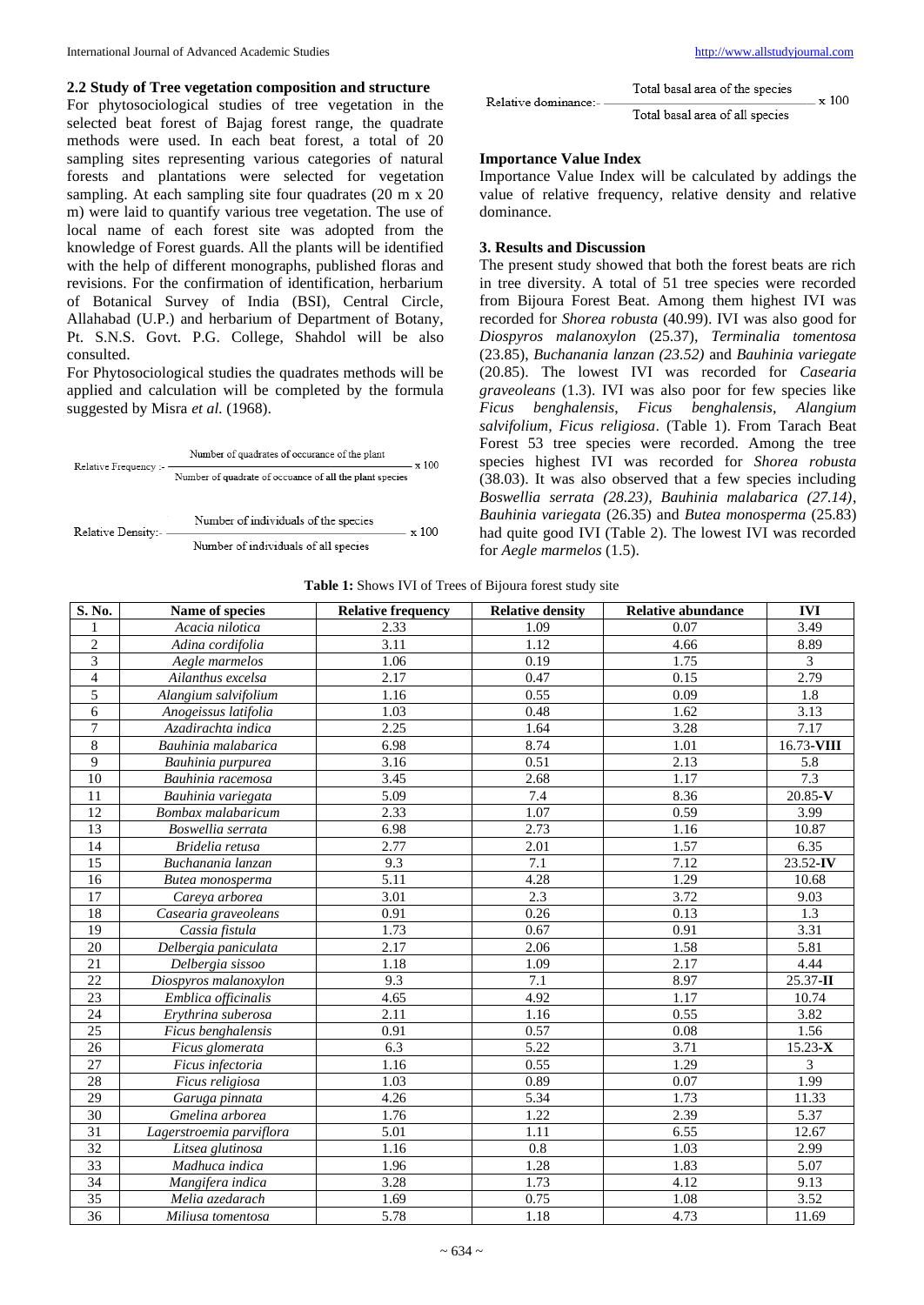| 37 | Mitragyna parvifolia  | 2.16  | 0.55  | 1.92  | 4.63         |
|----|-----------------------|-------|-------|-------|--------------|
| 38 | Ougenia oojeinensis   | 6.61  | 5.86  | 7.05  | 19.52-VII    |
| 39 | Pongamia pinnata      | 7.11  | 6.52  | 6.19  | 19.82-VI     |
| 40 | Pterocarpus marsupium | 4.92  | 5.61  | 5.38  | $15.91 - IX$ |
| 41 | Schleichera oleosa    | 1.33  | 0.69  | 2.04  | 4.06         |
| 42 | Semecarpus anacardium | 4.78  | 2.01  | 1.95  | 8.74         |
| 43 | Shorea robusta        | 12.07 | 10.78 | 18.14 | $40.99 - I$  |
| 44 | Soymida febrifuga     | 1.11  | 0.5   | 1.01  | 2.62         |
| 45 | Syzygium cuminii      | 3.72  | 2.33  | 1.65  | 7.7          |
| 46 | Tamarindus indica     | 1.12  | 0.78  | 0.59  | 2.49         |
| 47 | Terminalia arjuna     | 1.02  | 0.76  | 0.83  | 2.61         |
| 48 | Terminalia belerica   | 2.17  | 0.95  | 0.41  | 3.53         |
| 49 | Terminalia chebula    | 3.02  | 0.5   | 0.8   | 4.32         |
| 50 | Terminalia tomentosa  | 9.26  | 8.2   | 6.39  | 23.85-III    |
| 51 | Zizyphus mauritiana   | 2.02  | 0.67  |       | 3.69         |

# **Table 2:** Shows IVI of Trees of Tarach forest study site

| S. No.           | Name of species          | <b>Relative Frequency</b> | <b>Relative density</b> | <b>Relative abundance</b> | <b>IVI</b>        |
|------------------|--------------------------|---------------------------|-------------------------|---------------------------|-------------------|
| 1                | Acacia nilotica          | 1.43                      | 0.46                    | 1.38                      | 3.27              |
| $\sqrt{2}$       | Adina cordifolia         | 3.81                      | 0.8                     | 5.63                      | 10.24             |
| $\mathfrak{Z}$   | Aegle marmelos           | 1.03                      | 0.39                    | 0.08                      | 1.5               |
| $\overline{4}$   | Ailanthus excelsa        | 1.05                      | 0.52                    | 1.18                      | 2.75              |
| 5                | Alangium salvifolium     | 1.61                      | 0.37                    | 1.02                      | 3                 |
| 6                | Anogeissus latifolia     | 1.44                      | 0.48                    | 1.26                      | 3.18              |
| $\boldsymbol{7}$ | Azadirachta indica       | 2.14                      | 1.4                     | 1.13                      | 4.67              |
| $8\,$            | Bauhinia malabarica      | 7.21                      | 16.65                   | 3.28                      | $27.14 - III$     |
| $\overline{9}$   | Bauhinia purpurea        | 3.05                      | 0.92                    | 5.47                      | 9.44              |
| 10               | Bauhinia racemosa        | 4.14                      | 3.05                    | 5.38                      | 12.57             |
| 11               | Bauhinia variegata       | 7.87                      | 8.12                    | 10.36                     | 26.35-IV          |
| 12               | Bombax malabaricum       | 2.15                      | 0.81                    | 1.76                      | $4.\overline{72}$ |
| 13               | Boswellia serrata        | 6.87                      | $\overline{10.15}$      | 11.21                     | 28.23-II          |
| 14               | Bridelia retusa          | 2.09                      | 0.7                     | 1.83                      | 4.62              |
| 15               | Buchanania lanzan        | 8.08                      | 11.08                   | 4.57                      | 23.73-VI          |
| 16               | Butea monosperma         | 7.58                      | 14.81                   | 3.44                      | $25.83-V$         |
| 17               | Careya arborea           | 2.07                      | 1.13                    | 0.39                      | 3.59              |
| $18\,$           | Cassia fistula           | 2.41                      | 2.09                    | 0.08                      | 4.58              |
| 19               | Catunaregum spinosa      | 1.18                      | 0.59                    | 1.21                      | 2.98              |
| $20\,$           | Delbergia paniculata     | 2.36                      | 2.04                    | $\overline{3.14}$         | 7.54              |
| 21               | Delbergia sissoo         | 1.75                      | 1.12                    | 1.29                      | 4.16              |
| $22\,$           | Diospyrus malanoxylon    | 8.82                      | 3.47                    | 3.02                      | 15.31             |
| 23               | Emblica officinalis      | 5.4                       | 4.37                    | 3.18                      | 12.95             |
| 24               | Erythrina suberosa       | 1.11                      | 1.73                    | 0.68                      | 3.52              |
| $25\,$           | Ficus benghalensis       | 1.03                      | 0.7                     | 7.12                      | 8.85              |
| 26               | Ficus glomerata          | 5.31                      | 6.47                    | 7.11                      | 18.89-X           |
| 27               | Ficus infectoria         | 1.55                      | 0.6                     | 1.45                      | 3.6               |
| $28\,$           | Ficus religiosa          | 1.06                      | 0.79                    | 1.23                      | 3.08              |
| 29               | Garuga pinnata           | $\overline{5.08}$         | 2.14                    | 1.75                      | 8.97              |
| $30\,$           | Gmelina arborea          | 1.02                      | 1.53                    | 1.44                      | 3.99              |
| 31               | Grewia tiliaefolia       | 2.66                      | 1.92                    | 3.02                      | 7.6               |
| $\overline{32}$  | Lagerstroemia parviflora | 5.32                      | 1.76                    | 7.39                      | 14.47             |
| 33               | Litsea glutinosa         | 0.78                      | 0.6                     | 1.03                      | 2.41              |
| 34               | Madhuca indica           | 2.69                      | 1.19                    | 1.41                      | 5.29              |
| 35               | Mangifera indica         | 3.11                      | 2.08                    | 2.15                      | 7.34              |
| 36               | Melia azedarach          | $\overline{1.5}$          | 0.97                    | 1.08                      | 3.55              |
| 37               | Miliusa tomentosa        | 4.98                      | 0.07                    | 3.34                      | 8.39              |
| 38               | Mitragyna parvifolia     | 1.16                      | 0.39                    | 2.13                      | 3.68              |
| 39               | Ougeinia oojeinensis     | 7.16                      | 5.28                    | 8.09                      | $20.53$ -VII      |
| 40               | Pongamia pinnata         | 6.05                      | 5.52                    | 7.37                      | $18.94 - IX$      |
| 41               | Pterocarpus marsupum     | 4.29                      | 6.21                    | 6.97                      | 17.47             |
| 42               | Schleichera oleosa       | 6.22                      | 3.87                    | 3.18                      | 13.27             |
| 43               | Semecarpus anacardium    | 2.93                      | 1.14                    | 0.65                      | 4.72              |
| $44\,$           | Shorea robusta           | 9.66                      | 11.32                   | 17.05                     | 38.03-I           |
| 45               | Soymida febrifuga        | 1.07                      | $0.76\,$                | 1.8                       | 3.63              |
| 46               | Stereospermum xylocarpum | 4.06                      | 3.75                    | 4.18                      | 11.99             |
| 47               | Syzygium cumini          | 2.92                      | $\overline{1.7}$        | 0.95                      | 5.57              |
| 48               | Tamarindus indica        | 1.08                      | 0.49                    | $1.\overline{12}$         | 2.69              |
| 49               | Terminalia arjuna        | 0.72                      | 1.05                    | 0.96                      | 2.73              |